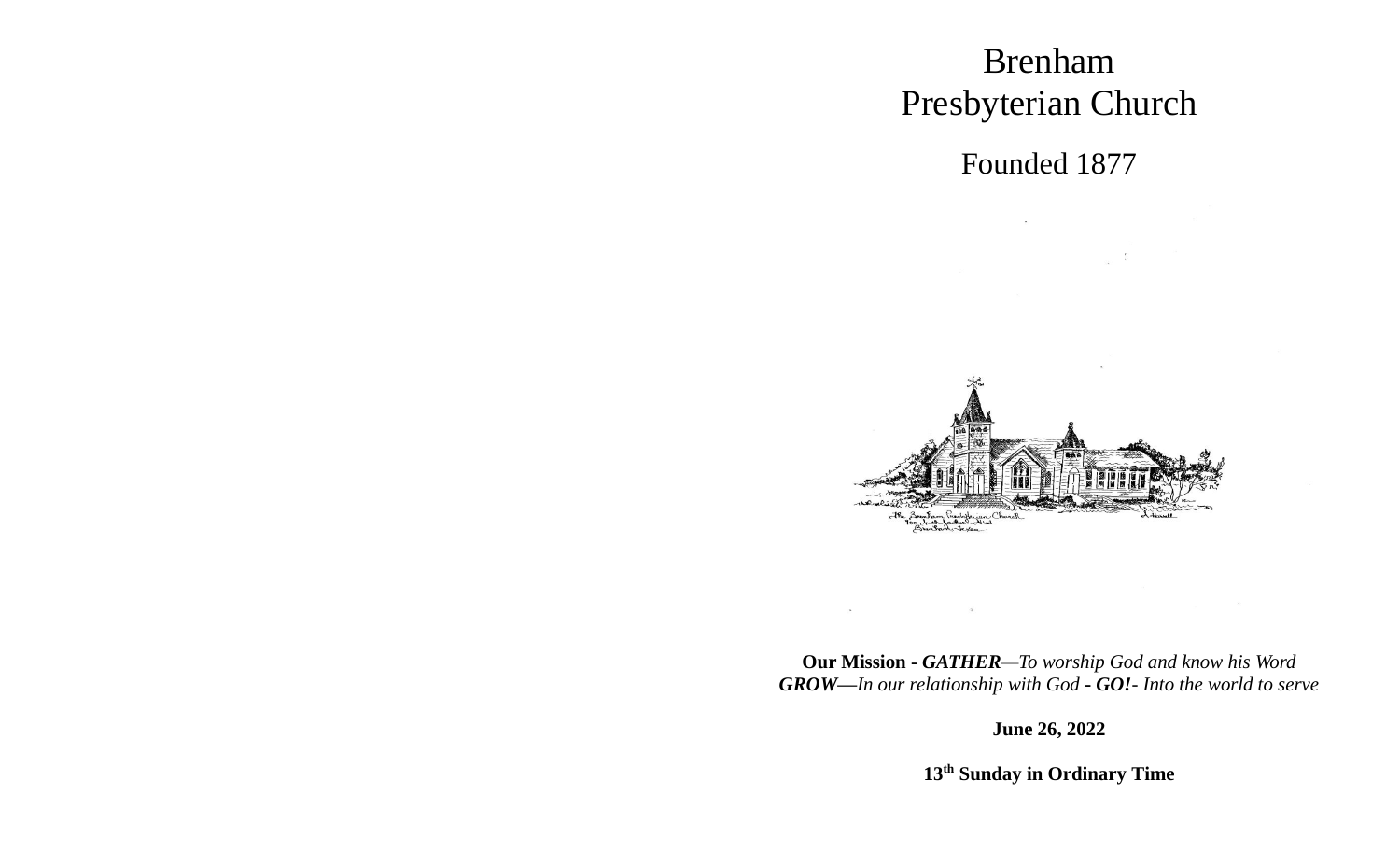# **THE PRELUDE**

# **WELCOME**

*In the Pew Boxes are cards for your use for special prayers, questions, or needs that you may have. If you are visiting we would appreciate having your name and contact information so we might follow up with you. Fill the card out and place it in the offering plate.*

# **TOLLING OF THE BELL**

**CALL TO WORSHIP** Liturgists -- 9:00 – Peter Blatchley, 11:00 – Robert Lake

- L: The Spirit is moving us,
- **P: To follow Christ's call to love our neighbors as ourselves.**
- L: The Spirit is moving us,
- **P: To boldly proclaim God's reign of justice and peace.**
- L: The Spirit is moving us now, in this time of worship:
- **P: May we be filled with the Holy Spirit, for the holy work of God.**
- \* **OPENING HYMN** No. 385 "All People That on Earth Do Dwell"

# \* **UNISON PRAYER OF ADORATION**

**Almighty God, you have kept us alive to praise and worship your holy name. We have gathered to thank you for your grace and praise you in the house of the Lord. Your presence brings us strength, peace and hope in our lives. Allow us to live and serve you for all of our lives. May all of our works glorify you and make you happy to have us as your servants. Amen.**

# **CALL TO CONFESSION**

Christ has set us free from everything that might detain, oppress, derail us. But we should not confuse this with the right to do whatever we wish. No, we are called to serve others, to share God's hope and joy with everyone we meet. Let us confess how we have misused this wonderful gift of grace, as we pray, saying,

#### **THIS WEEK'S CALENDAR – June 26 – July 2**

#### *Sunday- 26th*

9:00am **Church Service**

- 10:15 am **No** Adult Sunday School
- 11:00am **Church Service and Nursery**
- **12:00 am** Congregational Lunch with Mission Study Committee in Fellowship Hall

#### *Monday- 27th*

| 8:30 am      | Galilee Garden ---Plant, pick, and weed fun. (Subject to weather) |
|--------------|-------------------------------------------------------------------|
| Tuesday-28th |                                                                   |

- 10:00 am Tuesday Disciples meet in the Church Office
- 11:00 am Congregational Care Committee meets in the Church Office
- 6:15 pm Session meets in the Church Office

#### *Wednesday-29th*

- 8:00 am Men's Fellowship Breakfast at Smitty's
- 6:00 pm "Walk with Friends" in the Blinn Room Meal provided

# **ANNOUNCEMENTS**

- The 11 AM worship service is going live on Facebook and YouTube! Ed Owens will still be our primary person for streaming the service. But, we are in need of backup when he is out on a Sunday. If this is an interest for you, please contact Pastor Ed for more details.
- The Mission Study Committee invites everyone to join us for lunch and conversation on today, following the 11 AM worship service in the Fellowship Hall. We would like to share the results from the Congregational Survey recently completed. Lunch will be provided.
- Monday, July  $4<sup>th</sup>$ , the office will be closed in honor of the  $4<sup>th</sup>$  of July.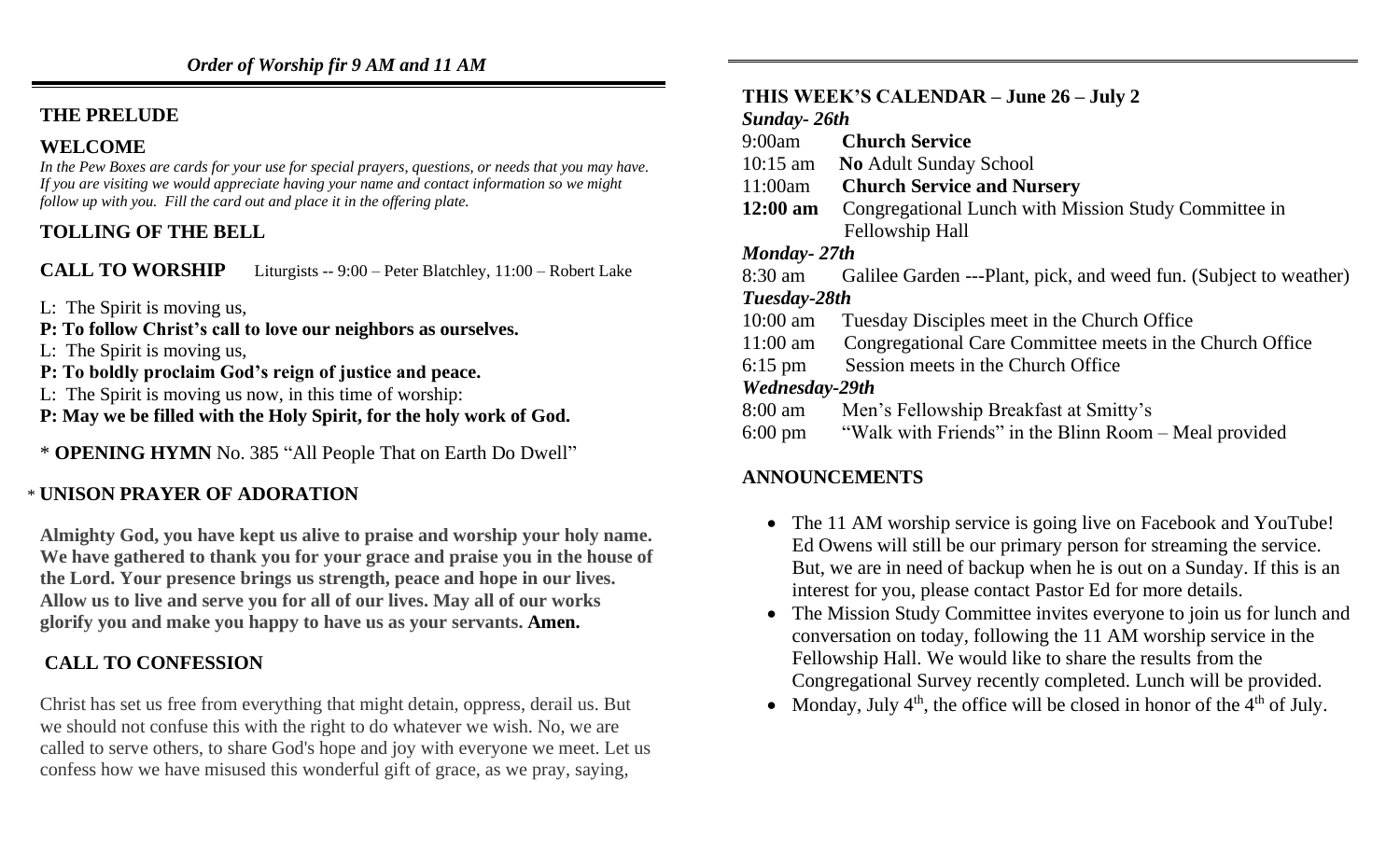#### *Brenham Presbyterian Church*

900 South Jackson St. 1005 Green St. - Brenham, TX 77833 Office - 979-836-7632 **Pastor's Phone No:713-383-**8717 pastor@brenhampresbyterian.org Web site - [www.brenhampresbyterian.org.](http://www.brenhampresbyterian.org/)

#### **Rev. Ed Wolf's hours are: Monday and Thursday from 8-12, or by appointment Office is closed on Friday**

#### **What We Believe**

*Jesus Christ is our Savior. Our church is the body of Christ, a community of forgiven sinners, saved by God's grace, reformed and always reforming. We act on Christ's command to love others as he has loved us and to answer the call of the Holy Spirit by saying, "Here I am, Lord, send me."* 

#### *Church Staff*

 Sarah Hansen, Bookkeeper Jane Barnhill, Organist Sharon Boll, Nursery Betsy Newman, Flautist

Rev. Ed Wolf, Interim Pastor Melissa Gillespie, Choir Director

#### **Session and Committees**

| <b>Class 2022</b>                 | <b>Class 2023</b>       | <b>Class 2024</b>                                   |  |
|-----------------------------------|-------------------------|-----------------------------------------------------|--|
| Cathy Nitsch – Missions $\&$ Bene | Betsy Newman - CE       | Elizabeth Lehrmann – Cong. Care                     |  |
| Dave Mathis – Bldg. $&$ Grounds   | Robert Lake - At Large  |                                                     |  |
| Jerrel Branson - Stewardship      | Peter Blatchley-Worship | Geneva Winkelmann – Fellowship<br>and Church Growth |  |

Todd Gray, Clerk to Session – Todd Gray, Interim Treasurer

## **PRAYER OF CONFESSION**

**Redeeming God, how easily we say we would follow you, but how often we live as if we don't have a clue as to what that means. We choose to gossip about our friends, rather than surrounding them with love. Our competitive nature wills us to win at all costs, when we could be engaged in costly service. We expect others to do for us and rarely ask what we might do for them. Forgive us, High and Holy One. Set us free to serve in love and compassion; help us to feast on the fruit the Spirit offers to us; put us on the path of faithful discipleship, as we walk with our Lord and Savior, Jesus Christ.** 

And now Silent Prayers of Confession

#### **RESPONSIVE ASSURANCE OF PARDON**

L: Friends, call to mind what God has done for you; think about how God's love comes in fresh and surprising ways; reflect on the fruit of the Spirit poured out upon you.

**P: We will remember all the wonder, all the joy, all the mercy which is ours. From the rich abundance of the Spirit's fruit, we will serve others. Thanks be to God! Amen.**

#### **MUSICAL REFLECTION**

.

#### **PRAYER FOR ILLUMINATION**

Guide us, O God, by your Word and Spirit, that in your light we may see light, in your truth find freedom, and in your will discover your peace; through Jesus Christ our Lord. Amen.

**FIRST READING**– **1 Kings 19: 15-16, 19-21** Available in large print at entries

**SECOND READING** *–* **Luke 9: 51-62**

Leader: The Word of the Lord. **Response: Thanks be to God.**